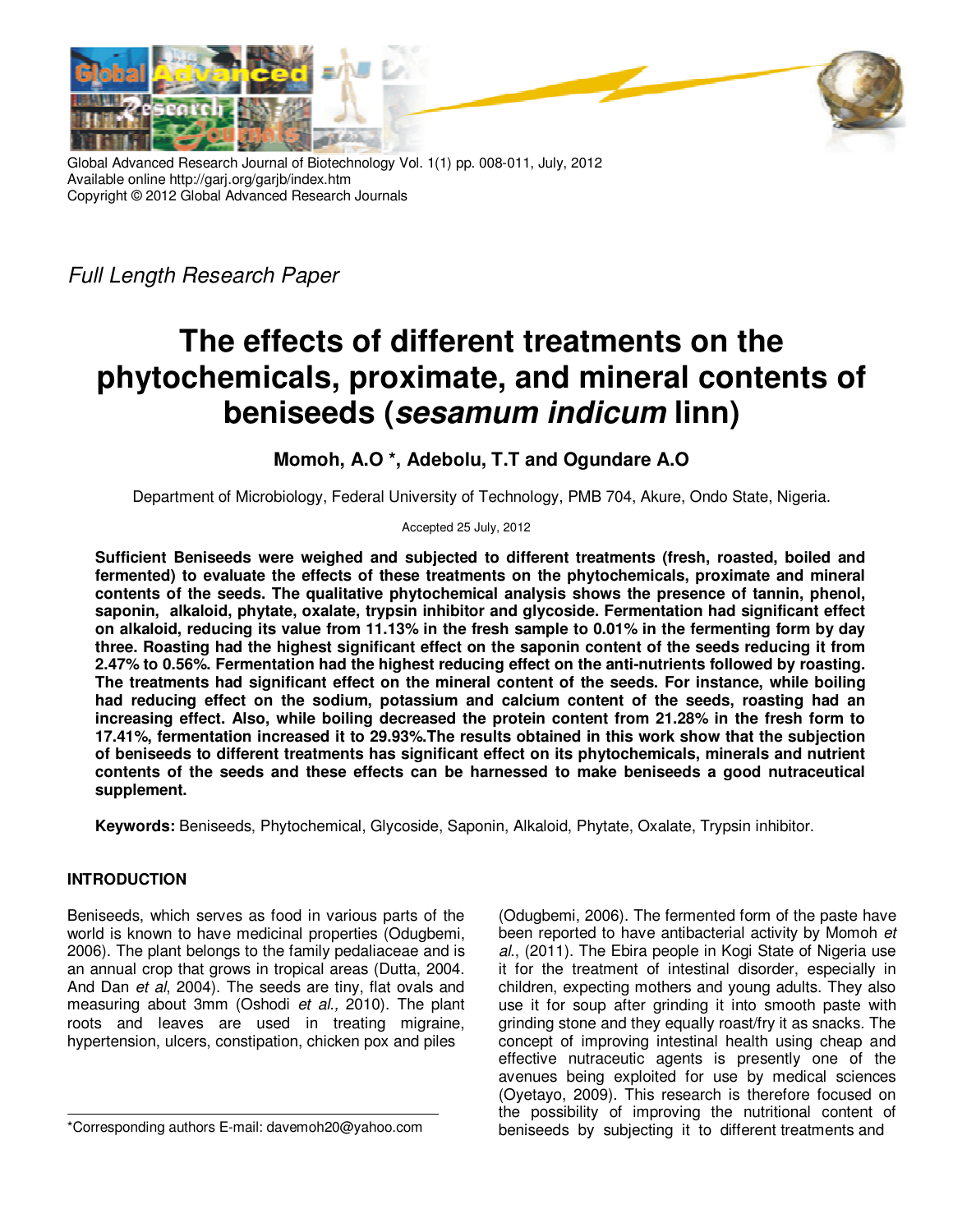evaluating the effects of the treatments on the antinutrients present in the seeds.

#### **MATERIALS AND METHODS**

#### **Collection of Beniseeds**

The beniseeds was bought at Okene central market in Kogi State of Nigeria. Its identity was confirmed in the department of Crop Science of the Federal University of Technology, Akure, Ondo State.

#### **Subjection of the seeds to different treatments**

#### **(a) Fermentation of Beniseeds**

Five hundred grammes of the seeds was soaked in 1000ml of water for 3 days and grounded into a smooth paste using thoroughly washed electrical grinding engine. It was then filtered using muslin bag. The filtrate was kept at ambient temperature  $(29^{\circ}C)$  to undergo natural fermetation and allowed to settle for 3hours before used as day zero, after 24hours as day one, after 48hours as day two and after 72hours as day three.

#### **(b) Boiling of seeds**

Two hundred grammes of the seeds were weighed into 500ml of boiling distilled water for 10minutes.

#### **(c) Roasting/frying**

Two hundred grammes of the seeds were weighed into the trav of an oven at  $110^{\circ}$ C and kept there for 10minutes with constant stirring every minute.

#### **(d) Fresh sample**

The fresh sample was first crushed in a crucible before used.

#### **Determination of proximate Analysis, minerals and phytochemicals of different beniseed treatment**

The proximate analysis of the different treatment samples were analysed chemically according to the official methods of analysis described by the Association of Official Chemist (A.O.A.C, 2000). All analyses were carried out in triplicates. The analyses include

determination of crude protein, crude fibre, ether extract, ash content, moisture content and dry matter.

Determination of minerals was by the same method (A.O.A.C, 2000). The minerals determined after confirmation of their presence are sodium, potassium, calcium, magnesium, zinc, copper, manganese, iron, and phosphorus. All analyses were carried out in triplicates.

The phytochemical analysis was carried out according to the standard methods of analysis by analytical methods committee of Royal Society of chemistry. AMC-RSC (2002) pp 222-239.

#### **RESULTS**

The results of the analyses showed that the diferrent treatments the seeds were subjected to had significant effects on its phytochemicals, proximate and mineral contents. Table 1 shows the result of the proximate analyses of the various treatments. Fermentation protein content of the seeds from21.28+0.47% in the fresh sample to 29.93+0.06%. On the other hand, boiling decreased it to  $17.41 \pm 0.01\%$ . The moisture content and dry matter were lowest in the roasted sample, while the ash content was lowest in the fermented samples.

The results of the mineral content of the beniseeds subjected to different treatments are shown in table 2. There was significant difference in the results of the different treatments. The sodium content of the seeds was increased slightly by roasting from 2.62+0.03% in the fresh sample to 2.85+0.04% but fermentation by day one increased it to 3.29+0.28%. In all the minerals with significant increase in their values due to the different treatments was seen in fermented day one treatment. Also, roasting had significant effect and boiling showed significant reducing effect on the minerals. The results of the mineral analyses also showed that the seeds generally had a high content of sodium, potassium calcium, magnesium and phosphorus but low in zinc, copper, manganese and iron.

The result of the phytochemical analyses shows that roasting has a reducing effect on tannin, phenol, saponin, alkaloid, phytate and oxalate. For instance, while the value of saponin was 2.47+0.02% in the fresh sample, it reduced to 0.56+0.01% in the roasted sample. However, fermentation had the greatest reducing effect on alkaloid. The level of alkaloid reduced from  $11.13+0.27%$  in the fresh sample to  $0.01+0.00%$  in the fermented sample. Table 3 shows the result of the phytochemicals the different treatments the seeds were subjected to.

#### **DISCUSSION**

The results obtained in this research work showed that the different treatments the seeds were subjected to had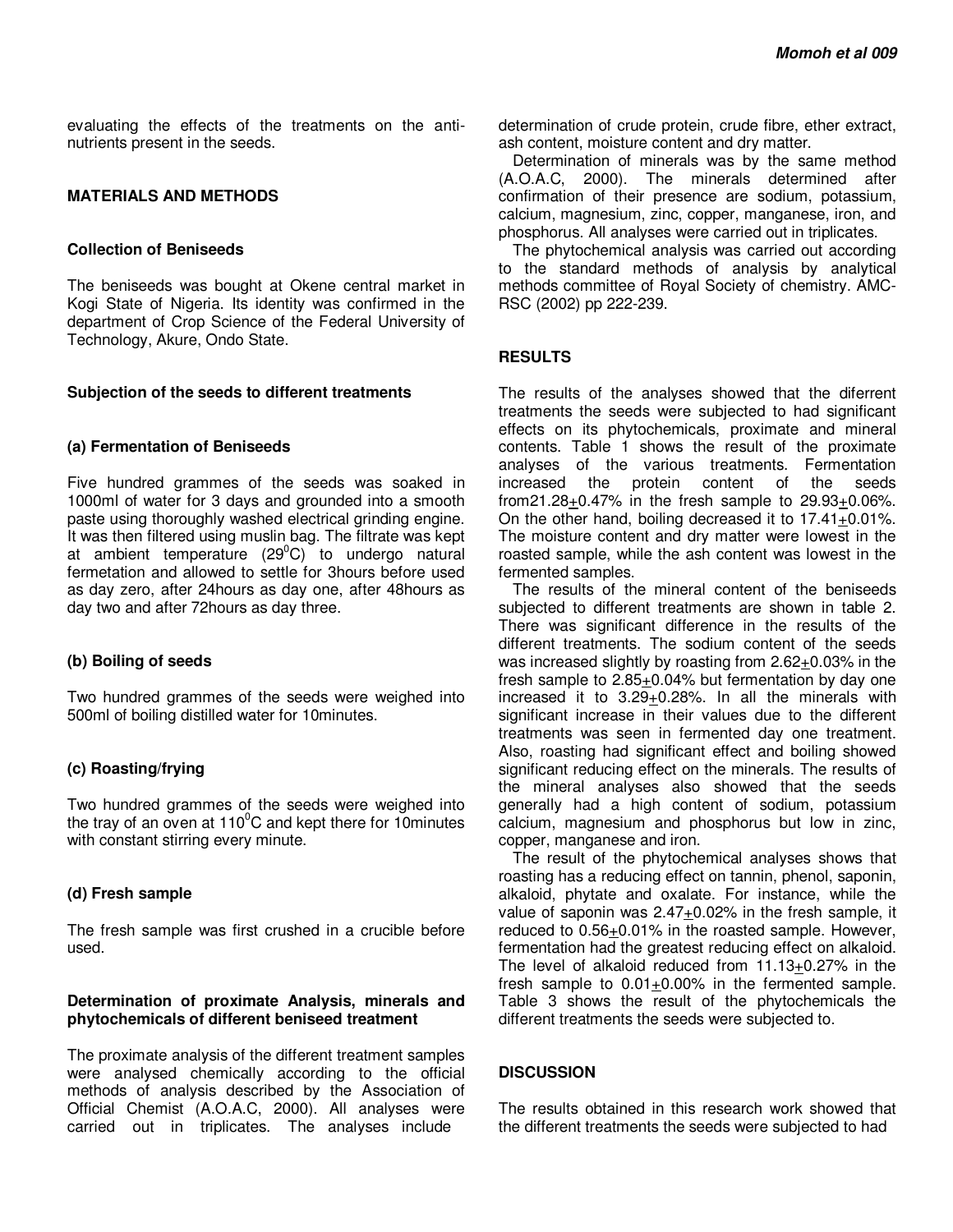| <b>Treatment</b>       | А           | в               | C               | D              | Е              | F               |
|------------------------|-------------|-----------------|-----------------|----------------|----------------|-----------------|
|                        |             |                 |                 |                |                |                 |
| Fresh                  | 21.28+0.47d | 13.58+0.07c     | 33.79+0.04e     | 7.89+0.05c     | $5.95 + 0.18a$ | 93.98+0.24f     |
| <b>Boiled</b>          | 17.41+0.01c | $10.60 + 0.0b$  | 27.77+0.15d     | $6.88 + 0.07a$ | 10.58+0.17b    | $89.41 + 0.16e$ |
| Roasted                | 22.91+0.08d | 7.46+0.05c      | $35.71 + 0.10e$ | $4.22 + 0.02a$ | $6.08 + 0.25b$ | 88.45+1.04f     |
| Fermented<br>Day zero  | 21.77+0.06c | $7.071 + 0.06a$ | 33.06+0.06d     | $6.93 + 0.06a$ | 12.53+0.23b    | $90.13 + 0.06e$ |
| Fermented<br>Day one   | 26.88+0.08d | $6.85 + 0.05d$  | $32.13 + 0.49e$ | $2.98 + 0.95a$ | 13.43+0.44c    | 81.38+1.06f     |
| Fermented<br>Day two   | 28.48+0.02d | $6.17 + 0.06b$  | $31.13 + 0.83e$ | $3.40 + 0.10a$ | 14.91+0.04c    | 84.97+0.06f     |
| Fermented<br>Day three | 29.93+0.06d | $6.06 + 0.06$   | $32.13 + 0.06e$ | $3.03 + 0.21a$ | 15.33+0.07c    | 82.09+0.08f     |

Table 1. Proximate analysis of different treatment of Beniseeds.

Values followed by the same letter in a column are not significantly different at  $P = 0$  > 0.05

Keys: A= % Protein content, B= % Crude fibre, C= % Ether extract, D= % Ash content, E= % Moisture content, F= % Dry matter.

| Treat- |                | 0              |                |                | 5              | 6              |                |                | 9               |
|--------|----------------|----------------|----------------|----------------|----------------|----------------|----------------|----------------|-----------------|
|        |                |                |                |                |                |                |                |                |                 |
| ments  |                |                |                |                |                |                |                |                |                 |
|        |                |                |                |                |                |                |                |                |                 |
| A      | $2.62 + 0.03q$ | $2.84 + 0.03h$ | $1.11+0.02f$   | $0.36 + 0.03d$ | $0.04 + 0.00$  | $0.1 + 0.00a$  | $0.05 + 0.00$  | $0.09 + 0.00c$ | $0.44 + 0.00e$  |
| B      | $1.73 + 0.02f$ | 1.95+0.05a     | $0.76 + 0.04e$ | $0.21 + 0.01c$ | $0.03 + 0.00a$ | $0.01 + 0.00a$ | $0.04 + 0.00a$ | $0.07 + 0.00$  | $0.44 + 0.00d$  |
| C      | $2.85 + 0.04e$ | $3.73 + 0.06f$ | $1.41 + 0.10d$ | $0.41 + 0.03c$ | $0.04 + 0.00a$ | $0.05 + 0.00a$ | $0.05 + 0.00a$ | $0.20 + 0.00$  | $0.46 + 0.00c$  |
| D      | $2.55+0.05e$   | $2.20 + 0.20d$ | 1.00+0.00c     | $0.36 + 0.01b$ | $0.04 + 0.00a$ | $0.10 + 0.00a$ | $0.5 + 0.00a$  | $0.09 + 0.00a$ | $0.44 + 0.00$   |
| E.     | $3.29 + 0.28e$ | $3.94 + 0.14f$ | 1.49+0.11d     | $0.40 + 0.02b$ | $0.05 + 0.00a$ | $0.01 + 0.00a$ | $0.19 + 0.01a$ | $0.64 + 0.06c$ | $0.644 + 0.06c$ |
| F.     | $2.44 + 0.02q$ | $2.94 + 0.04h$ | $1.07 + 0.06f$ | $0.23 + 0.04c$ | $0.40 + 0.00d$ | $0.00 + 0.00a$ | $0.02 + 0.00a$ | $0.14 + 0.01b$ | $0.47 + 0.02e$  |
| G      | 1.93+0.03f     | $2.70 + 0.01a$ | $0.95 + 0.05e$ | $0.17+0.04b$   | $0.04 + 0.01c$ | $0.00 + 0.00a$ | $0.02 + 0.00a$ | $0.47+0.02b$   | $0.47 + 0.01d$  |

Values followed by the same letter in a column are not significantly different at  $P = 0$  > 0.05 Keys

1 - Sodium, 2 - Potassium, 3 - Calcium, 4 - Magnesium, 5 - Zinc, 6 - Copper, 7 - Manganese

8-Iron, 9-Phosphorus

A=Fresh, B= Boiled, C= Roasted, D= Fermented day zero, E= Fermented day one, F= Fermented day two, G= Fermented day three.

|  |  |  | Table 3. Phytochemicals of different treatments of beniseeds |  |
|--|--|--|--------------------------------------------------------------|--|
|--|--|--|--------------------------------------------------------------|--|

|    |                | ົ              | 3              |                 | 5              | 6              |                | 8              |
|----|----------------|----------------|----------------|-----------------|----------------|----------------|----------------|----------------|
| A  | $0.02 + 0.00a$ | $0.12 + 0.00a$ | $2.47 + 0.02d$ | 11.13+0.27e     | 1.42+0.00b     | $2.10+0.00c$   | $0.02 + 0.00a$ | $0.02 + 0.00a$ |
| B  | $0.01 + 0.00a$ | $0.06 + 0.00$  | 1.25+0.01e     | $9.09 + 0.03f$  | $0.57 + 0.07c$ | 1.04+0.00d     | $0.01 + 0.00a$ | $0.02 + 0.00a$ |
| C  | $0.01 + 0.00a$ | $0.05 + 0.00$  | $0.56 + 0.01d$ | $11.95 + 0.04f$ | $0.45 + 0.00c$ | $0.64 + 0.00e$ | $0.01 + 0.00a$ | $0.02 + 0.00a$ |
| D  | $0.02 + 0.00a$ | $0.11+0.00b$   | $2.45 + 0.02e$ | $10.91 + 0.09f$ | $1.40 + 0.00c$ | $2.03 + 0.06d$ | $0.02 + 0.00a$ | $0.02 + 0.00a$ |
| E. | $0.01 + 0.00a$ | $0.01 + 0.00a$ | $3.46 + 0.05b$ | 14.55+0.47c     | $0.00 + 0.00a$ | $0.05 + 0.00a$ | $0.00 + 0.00a$ | $0.00 + 0.00a$ |
| F  | $0.01 + 0.00c$ | $0.01 + 0.00c$ | $3.50 + 0.00e$ | $0.01 + 0.00a$  | $0.00 + 0.00a$ | $0.04 + 0.00d$ | $0.00 + 0.00a$ | $0.00 + 0.00a$ |
| G  | $0.01 + 0.00a$ | $0.01 + 0.00a$ | $3.97 + 0.06b$ | $0.01 + 0.00a$  | $0.00 + 0.00a$ | $0.03 + 0.00a$ | $0.00 + 0.00a$ | $0.00 + 0.00a$ |

Values followed by the same letter in a column are not significantly different at  $P = 0$  > 0.05

Keys: 1-Tanin, 2 - Phenol, 3 - Saponin, 4 - Alkaloid, 5 - Phytate, 6 - Oxalate, 7 - Trypsin inhibitor, 8 - Glycoside, A=Fresh, B= Boiled, C= Roasted, D= Fermented day zero, E= Fermented day one, F= Fermented day two, G= Fermented day three.

significant effect on the phytochemical, proximate and mineral content of the seeds. Protein value increased

significantly when the seeds were subjected to fermentation. Olorunfemi et al., (2006) reported that